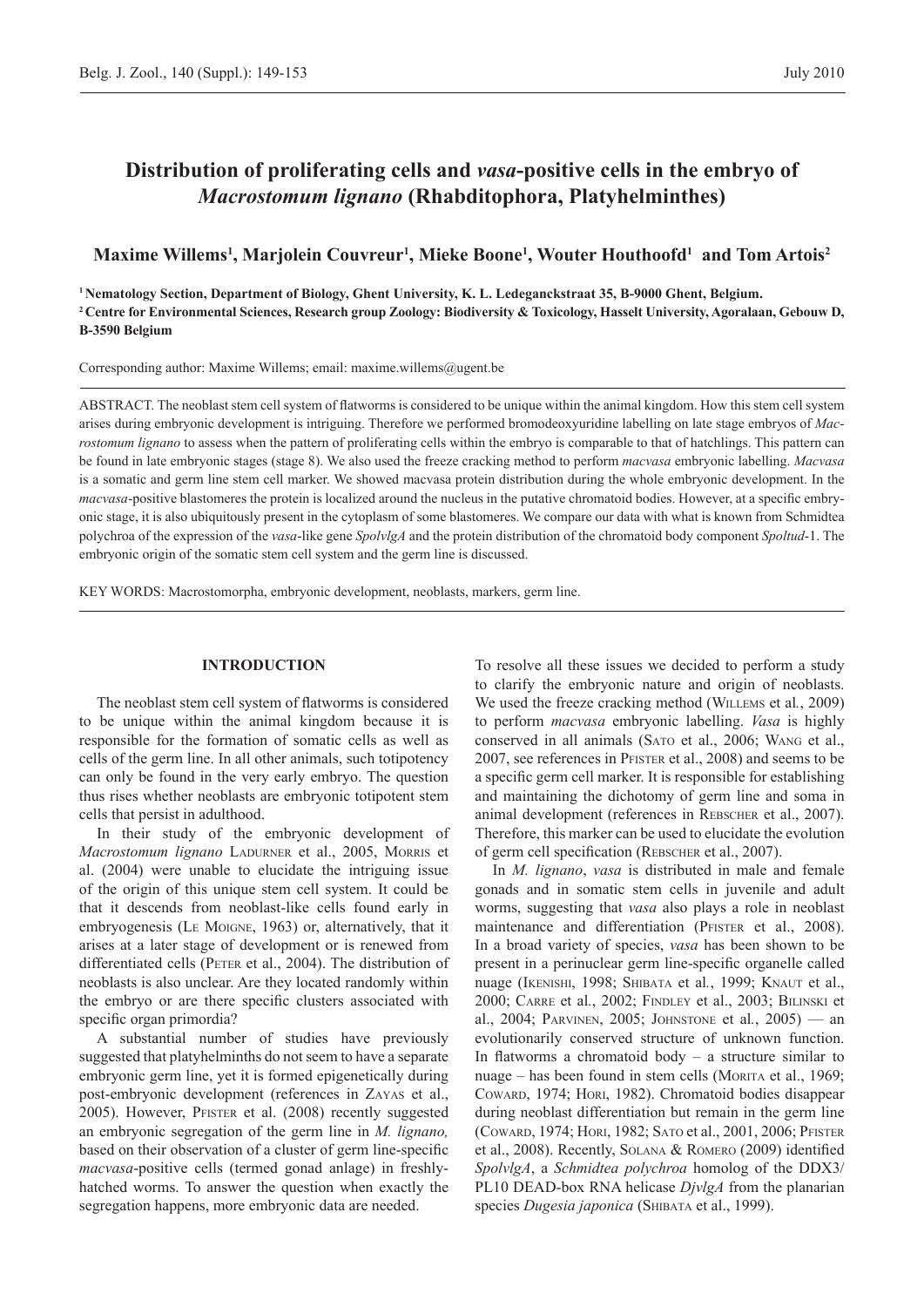*SpolvlgA* mRNA expression was observed: 1) in blastomeres and embryonic cells in early developmental stages; 2) in embryonic cells during stage 5 of planarian development highlighting massive embryonic cell differentiation and 3) in proliferating and differentiating cells during late developmental stages (Solana & Romero, 2009). Moreover, these authors observed a change in localization of this *vasa*-like gene expression during embryonic development, from perinuclear to cytoplasmic.

In this contribution we show, for the first time, true *vasa*  protein distribution in the embryo of *M. lignano* (*macvasa*). We also performed bromodeoxyuridine (BrdU) labelling experiments on embryos during late development to study the distribution of proliferating cells.

## **MATERIALS AND METHODS**

#### **Cultures**

Cultures of *M. lignano* were reared in Petri dishes following the protocol of Rieger et al*.* (1988) and fed with the diatom *Nitzschia curvilineata*. They were maintained in a temperature-controlled chamber at 20°C, 60% humidity, and a photoperiod of 13 h light and 11 h dark.

#### **Staging system**

Embryonic stages are named according to the staging system of Morris et al*.* (2004). The total developmental time  $(\pm 120 \text{ h at } 20 \text{ °C})$  was subdivided in intervals of 15h. Eight stages were assigned to each interval. Stage 3 is characterized by the expansion and diversification of the embryonic primordium. Anteriorly and laterally, cells of smaller size form the primordium of the body wall and nervous system (somatic primordium); large, yolk-rich cells in the centre represent the primordium of the gut (Morris et al., 2004).

#### **BrdU labelling**

BrdU is incorporated into the S-phase of the cell cycle. Living embryos at 80% and 95% of their total development time were therefore freed from their egg-shell with electrolytically-sharpened tungsten needles allowing the BrdU to penetrate the embryo during the short (30 min) pulse period. BrdU concentration (5 mM) and protocol were as described by LADURNER et al.  $(2000)$ .

#### *Vasa* **labelling**

Eggs of all stages were collected and washed  $(3x)$  in phosphate-buffered saline (PBS). The egg shell of embryos was permeabilized using the freeze cracking procedure (Willems et al., 2009). Primary antibody and secondary antibody concentrations were 1/200 and 1/150, respectively.

# **RESULTS AND DISCUSSION**

#### **Proliferating cells**

Embryos at 80% of their developmental time (stage 7 according to Morris et al., 2004), were the earliest stage at which proliferating cells were found in a specific pattern consisting of two lateral bands (Fig. 1). The number of proliferating cells in embryos at this stage was 57.4 (SD 6.50, n=5). This is in accordance with the neoblast distribution in the juveniles and adults (Rieger et al*.*, 1994 for *Macrostomum hystricinum marinum*; LADURNER et al., 2000; Bode et al. 2006; Egger et al., 2006 for *M. lignano*) and coincides with the position of the main lateral nerve cords. Remarkably, contrasting with the distribution of proliferating cells in a one-day-old hatchling, we also found BrdU-labelled cells anterior to the eyes. In most embryos, proliferating cells were also found perpendicularly to the longitudinal lateral bands, at the level of the postpharyngeal commissure. This further corroborates the hypothesis that the nervous system might exert a guiding function on proliferating cells via cell-cell connections or via neurosecretion, as proposed by Baguñà et al. (1989) and Bode et al. (2006), even in the embryo. In embryos at 90% of their total developmental time (stage 8; close to hatching), proliferating cells were found in the same pattern as in one-day-old hatchlings with the exception of a few cells occurring perpendicularly to the lateral bands, at the level of the post-pharyngeal commissure (Fig. 1B). In conclusion, the juvenile pattern of BrdU cells, as observed in hatchlings, can already be found in embryos at 80% of their total developmental time. This suggests that already by this stage, only neoblasts are able to proliferate.



Fig. 1. – Bromodeoxyuridine (BrdU) labelling of stage 7 and stage 8 embryos (80% and 90% of total developmental time). Anterior is to the top. Arrow indicates eye level. Proliferating cells are in green. (A). Stage 7 embryo. Asterisk indicates 3 proliferating cells in front of the eye level. The low number of proliferating cells is due to the organism lying on its side and the epifluorescence image only showing proliferating cells present on the right side. (B). Stage 8 embryo. Asterisk indicates proliferating cells at the position of the post-pharyngeal commissure. (B') Light microscopical image of the embryo shown in (B). Scale bar for all pictures: 20  $\mu$ m

#### *Macvasa cells*

*Macvasa* labelling shows different patterns in successive embryonic stages. In the ripe oocyte, stained in adults, the *macvasa* protein is only located in the perinuclear chromatoid bodies (Pfister et al., 2008). The same pattern can be found in a restricted number of cells in stage 1 and 2 embryos (Fig. 2A'-B'). At this stage *macvasa* is located in perinuclear granules in most but not all blastomeres. These granules are probably chromatoid bodies as this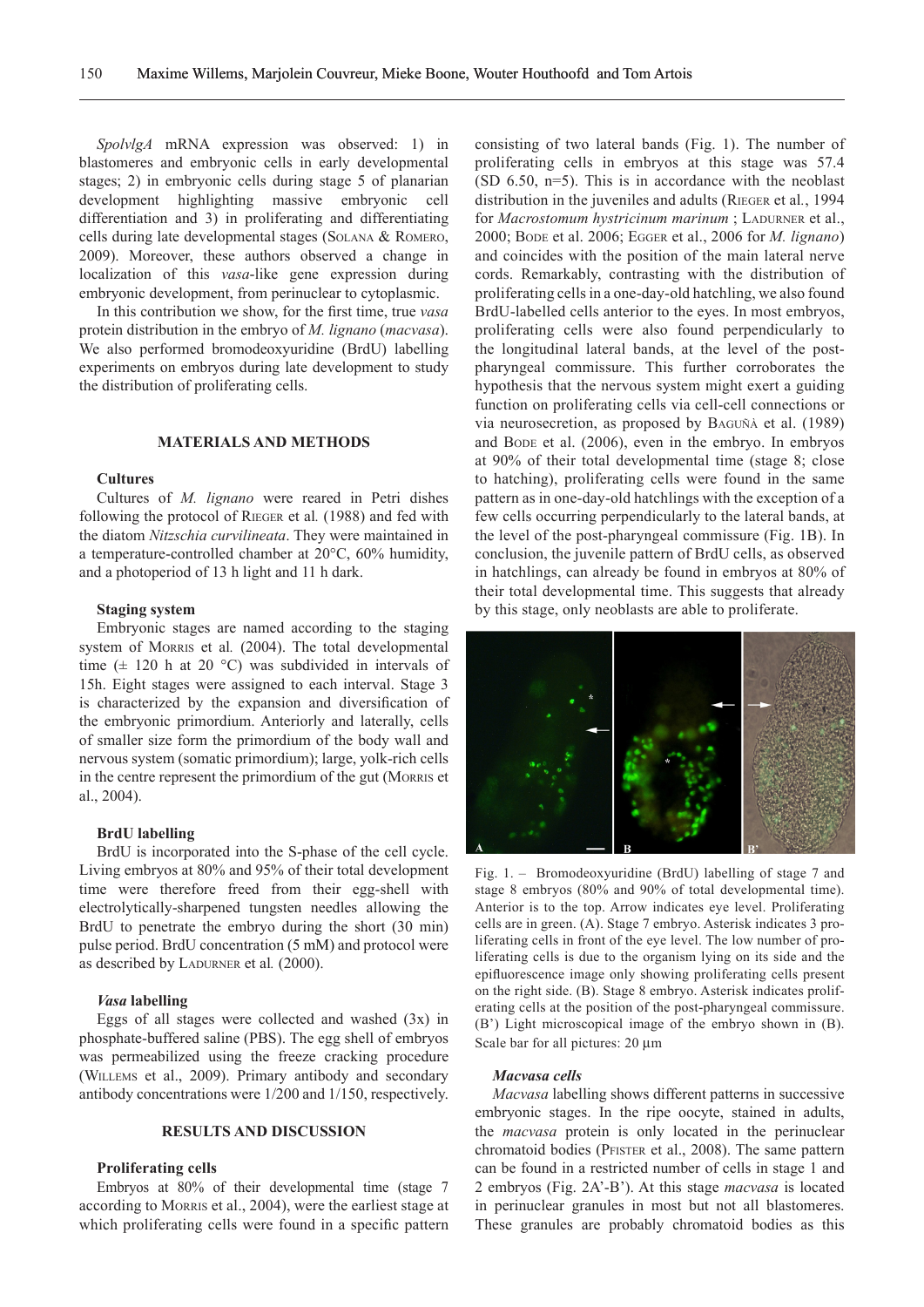Fig. 2. – *Macvasa* staining of *Macrostomum lignano* stage 1 and 2 embryo (red). Embryos were counterstained with sytox to label nuclei (green). (A) and (B) represents the light microscopical image of the embryo. Sytox is pseudo-coloured white. (A') and (B') show the *macvasa*/sytox labelling as a single confocal stack (one plane) corresponding to the respective embryos depicted in (A) and (B). Insets  $(A<sup>2</sup>-A<sup>2</sup>)$  and  $(B<sup>2</sup>-B<sup>2</sup>)$  depict magnification of *macvasa/sytox* positive cells. Arrows point to *macvasa*-positive cells; arrowheads, point to cells that were only labelled with sytox. Note that the *macvasa* protein is perinuclearly expressed in the chromatoid bodies. Fig. 3. – *Macvasa* staining of *Macrostomum lignano* stage 3 (A),

In stage 3 embryos, *macvasa* staining is restricted to cells located in an area in the anterior part of the developing embryo (Fig. 3A). The fate of all other cells has probably already been determined. In some of the *macvasa-*positive cells only chromatoid bodies are stained, but in the majority of these cells the entire cytoplasm is stained and single chromatoid bodies cannot be discerned (inset of Fig 3A'- A''). These *macvasa-*positive cells are the cell pool that will form the neoblast system and the gonads. This immediately poses the intriguing question: why, in stage 3 embryos, do the majority of *macvasa*-positive cells have the complete cytoplasm stained instead of only the chromatoid bodies? Solana & Romero (2009) found a similar cytoplasmic distribution for the gene *SpolvlgA* during stage 5 embryos of *Schmidtea polychroa*. Two possible reasons can be conjectured: 1) *vasa* is generally seen as essential for germ line development but it could also have a broader function in stem cells. The *vasa*-positive cells in the early embryo would then represent embryonic stem cells. *Vasa* up-regulation would function as a restrictor, preventing these cells from differentiating during early embryonic development, when most other tissues and organs start to differentiate. In this way, a population of embryonic stem cells is set aside. These cells would later in development give rise to a separate germ line (see further). 2) *macvasa* could have a totally different function during early development. A similar situation is observed with *nanos* expression (a gene similar to *vasa*) in the acoel *Isodiametra pulchra*. *Nanos* is a germ-line marker but also a dorsal determinant during early embryogenesis (De Mulder, pers. comm.).

After stage 3, the *macvasa* protein could only be found in the perinuclear chromatoid bodies (Fig. 3B). From stages 6-8 we observed a separate cluster of *macvasa-*positive cells that showed strong staining intensity in comparison to the other cells (Fig. C-D). Probably, these cell clusters correspond to the gonad anlage found by PFISTER et al. (2008) in onehour hatchlings. Here up-regulation of *vasa* during stages



stage 5 (B), stage 6 (C) and stage 8 (D) embryos (red). Embryos were counterstained with sytox to label nuclei (green). (A) represents a confocal image (one plane) of a stage 3 embryo. Anterior is to the top. Insets (A'-A'') are magnifications of labelled cells. Arrows indicate the *macvasa*-positive cells where the *macvasa* protein is ubiquitously localised in the cytoplasm. The strong background of the eggshell should not be taken into account because the secondary antibody tends to stick to the outside of the eggshell. (B) confocal image of a stage 5 embryo (one plane). The inset (B') shows a magnified detail of the *macvasa* positive cells (arrow). Note the localization of *macvasa* in the perinuclear granules or chromatoid bodies (B', arrows). (C) Stage 6 embryo. *Macvasa*positive cells are, for the first time, located bilaterally in the embryo. A limited number of cells, both on the left and right side of the embryo, show strong *macvasa*-positive signal (asterisks). Note that if we would over saturate the image, other *macvasa*positive cells would become apparent (not shown). (D). Stage 8 embryo (only *macvasa*). The embryo has already a worm like shape (posterior indicated by arrowhead). Only a cluster of cells shows strong *macvasa* signal in chromatoid bodies (asterisks). The fact that no somatic *macvasa*-positive neoblasts are visible can be attributed to the weaker signal of these cells in comparison to the cluster of cells corresponding to the putative germ line precursors. This low signal may not have been significantly detected by our protocol, although we used the same primary and secondary antibody concentrations as in PFISTER et al., 2008). Scale bar: 20 µm, except D: 50 µm

localization is extremely similar to subcellular localization of the *Spoltud-*1 protein, a chromatoid body component in *Schmidtea polychroa* (Solana et al., 2009).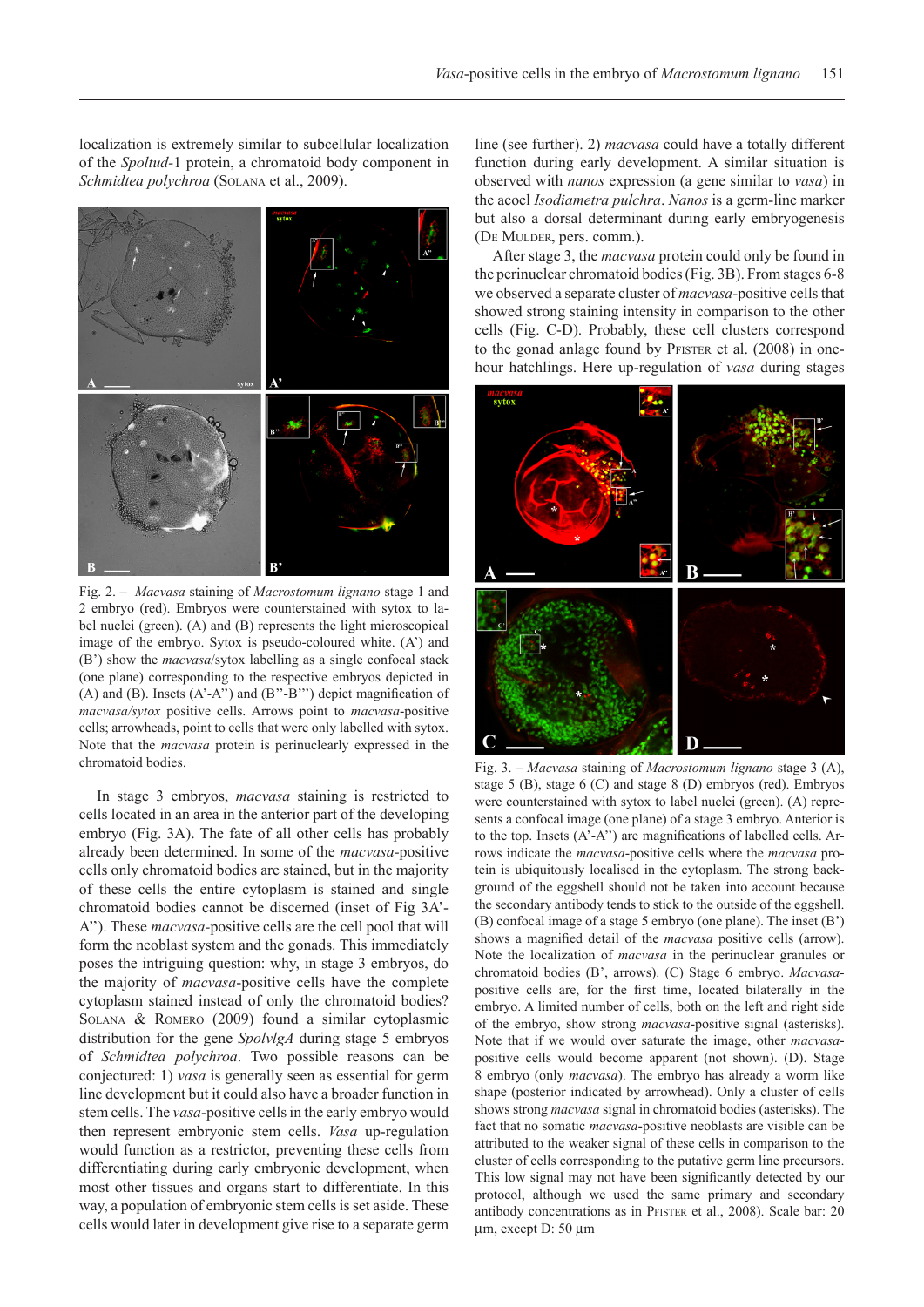6-8 could represent a restriction mechanism to prevent the precursors of the germ line from differentiating into somatic tissues (Fig. 3 C-D). Possibly, the cell cluster corresponds to a separated germ line during late embryogenesis. These results suggest that by stages 6- 8 of embryogenesis, the specification of the germ line has already taken place and primordial germ cells are in their normal position, where the mature gonad will develop. Recent data on *Smednos*  in Schmidtea meditteranea stage 8 embryos (HANDBERG-Thorsager & Salo, 2007) indicate a similar mechanism. Our results of *macvasa* expression during *Macrostomum* embryogenesis provide new evidence that strengthens the hypothesis of PFISTER et al. (2008), who stated that the germ line in *Macrostomum* is segregated embryonically.

One should be very cautious when comparing gene expression data with protein localization. Yet, the changes in subcellular localization of *macvasa* bear some similarities with the expression pattern of the *SpolvlgA* gene during the embryonic development of *Schmidtea polychroa* and with the localization of the *Spoltud-1* protein (SOLANA & Romero, 2009; Solana et al., 2009). Distribution of the *macvasa* protein changes during early development from being in chromatoid bodies to a cytoplasmic distribution pattern, coinciding with waves of cellular differentiation later on, and finally again to a location in chromatoid bodies. However, there are also some notable differences: 1) distribution in the early embryo was restricted to some but not all blastomeres; 2) a specific distribution pattern of the *macvasa*-positive cells was observed only in the anterior of the embryo at stage 3 of development, and finally 3) a stronger label was observed in two clusters of cells in comparison to the remaining embryonic neoblasts, after stage 6. These clusters could be the precursor of the germ line.

In conclusion we identified, for the first time, the distribution of a true *vasa* protein in blastomeres of a flatworm embryo. Unfortunately, *macvasa* labels both germ line and neoblast, which makes it very difficult to discern both cell lines. In the future this type of study awaits a true neoblast or germ-line marker before any final conclusions on the germ line specification mechanism in *M. lignano* can be drawn.

# **ACKNOWLEDGEMENT**

M.W. is indebted to dr. Peter Ladurner for providing the idea for this study and for the *macvasa* antibody. M.W. would also like to thank dr. Katrien De Mulder for invaluable help and comments for this paper.

# **REFERENCES**

Bilinski SM, Jaglarz MK, Szymanska B, Etkin LD, Kloc M (2004). Sm proteins, the constituents of the spliceosome, are components of nuage and mitochondrial cement in *Xenopus* oocytes. Exp. Cell Res., 299: 171–178.

- BAGUÑÁ J, SALÓ E, AULADELL C. 1989. Regeneration and pattern formation in planarians. III. Evidence that neoblasts are totipotent stem cells and the source of blastema cells. Development, 107: 77-86.
- Bode A, Salvenmoser W, Nimeth K, Mahlknecht M, Adamski Z, Rieger RM, Peter R, Ladurner P (2006) Immunogold-labelled Sphase neoblasts, total neoblast number, their distribution, and evidence for arrested neoblasts in Macrostomum lignano (Platyhelminthes, Rhabditophora). Cell Tissue Res., 325: 577– 587
- CARRE D, DJEDIAT C, SARDET C (2002). Formation of a large Vasapositive germ granule and its inheritance by germ cells in the enigmatic chaetognaths. Development, 129: 661–670.
- Coward SJ (1974). Chromatoid bodies in somatic cells of the planarian: observation on their behaviour during mitosis. Anat. Rec., 180: 533–546.
- Egger B, Ladurner P, Nimeth K, Geschwentner R, Rieger R (2006). The regeneration capacity of the flatworm *Macrostomum lignano* - on repeated regeneration, rejuvenation, and the minimal size needed for regeneration. Dev. Genes. Evol., 216: 565-577.
- Findley SD, Tamanaha M, Clegg NJ, Ruohola-Baker H (2003). Maelstrom, a *Drosophila* spindle-class gene, encodes a protein that colocalizes with *Vasa* and RDE1/AGO1 homolog, Aubergine, in nuage. Development, 130: 859–871.
- Handberg-Thorsager M, Saló E (2007). The planarian *nanos*-like gene Smednos is expressed in germline and eye precursor cells during development and regeneration. Dev. Genes. Evol., 217 (5), 403-411.
- HORI I (1982). An ultrastructural study of the chromatoid body in planarian regenerative cells. J. Electron Microsc., 31: 63–72.
- Ikenishi K (1998). Germ plasm in *Caenorhabditis elegans*, *Drosophila* and *Xenopus*. Dev. Growth Differ. 40: 1–10.
- Johnstone O, Deuring R, Bock R, Linder P, Fuller MT, Lasko P (2005). Belle is a *Drosophil*a DEAD-box protein required for viability and in the germ line. Dev. Biol., 277: 92–101.
- Knaut H, Pelegri F, Bohmann K, Schwarz H, Nusslein-VOLHARD C (2000). Zebrafish *vasa* RNA but not its protein is a component of the germ plasm and segregates asymmetrically before germ line specification. J. Cell Biol., 149: 875–888.
- Ladurner P, Rieger RM, Baguñà J. (2000). Spatial distribution and differentiation potential of stem cells in hatchlings and adults in the marine platyhelminth *Macrostomum sp*.: a bromodeoxyuridine analysis. Dev. Biol., 226: 231-241.
- Ladurner P, Schärer L, Salvenmoser W, Rieger RM. (2005). A new model organism among the lower Bilateria and the use of digital microscopy in taxonomy of meiobenthic Platyhelminhtes: *Macrostomum* l*ignano*, n. sp. (Rhabditophora, Macrostomorpha). J. Zool. Syst Evol. Rest., 43: 114-126.
- Le Moigne A (1963). Study of the embryonic development of *Polycelis nigra* (triclad turbellarian) (In French). Bull. Soc. Zool. Fr., 88: 403–422.